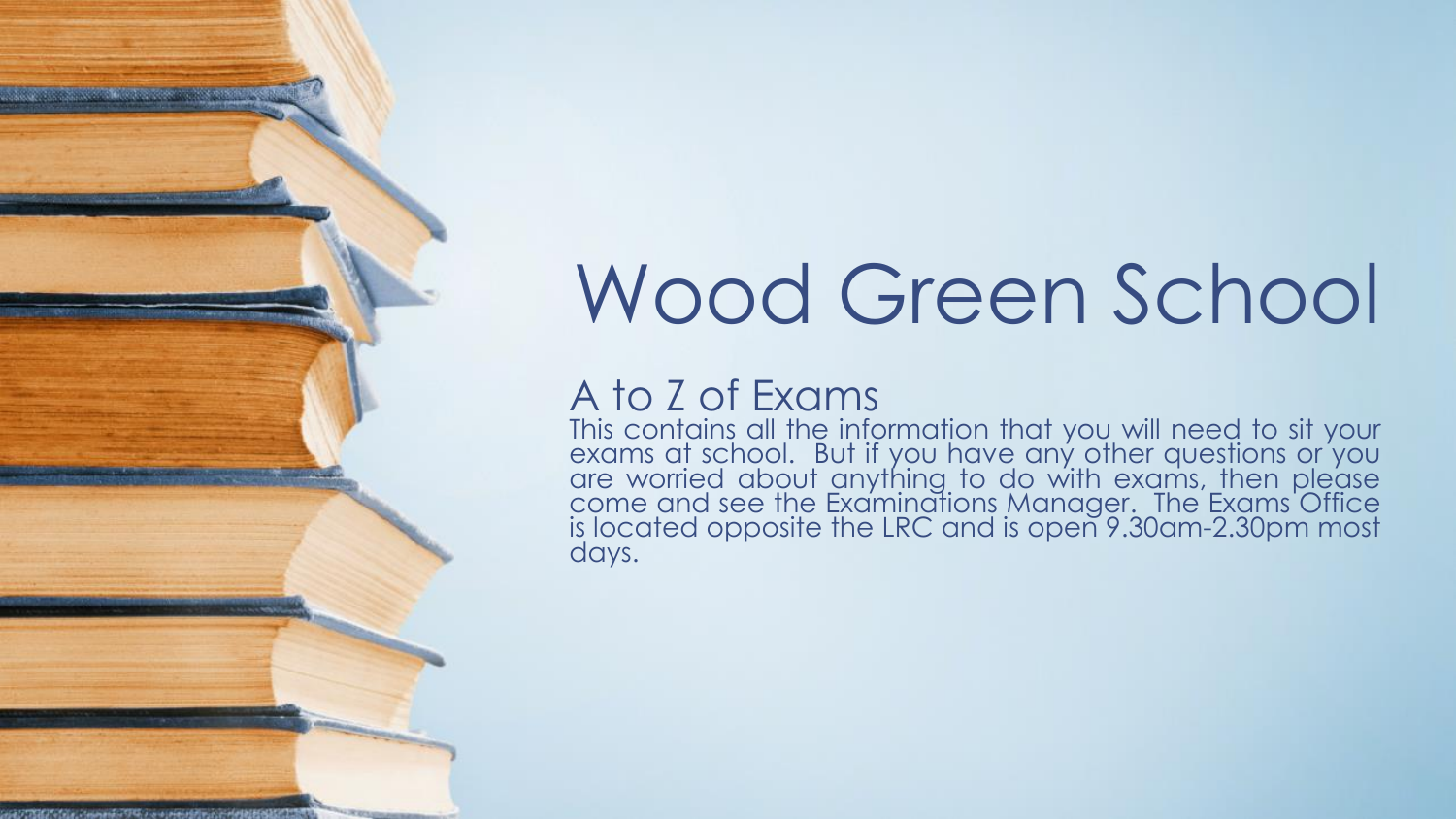

#### • **Absence from Exams**

You must attend all the exams for which you have been entered on your Candidate Timetable. Misreading the timetable will NOT be accepted as a satisfactory reason for your absence. If you are ill on the day of an exam, please ensure that your parent/carer contacts the school office by 8.30am to report your absence. The Exams Manager will then contact you to discuss the situation.

#### • **Access Arrangements**

All arrangements regarding extra time, the use of a laptop, scribe or reader must go through the SENCo. Discuss your requirements with your Form Tutor who will contact the SEN Department. If you have medical issues or an emergency requirement (injury etc.) during your exams, please see the Exams Manager.

#### • **Access to Corridors and Rooms**

To provide the best possible conditions for sitting exams, we will sometimes close certain corridors to through-traffic and certain rooms. Please obey any "No Entry" signs during exam periods and keep noise to a minimum in exam areas.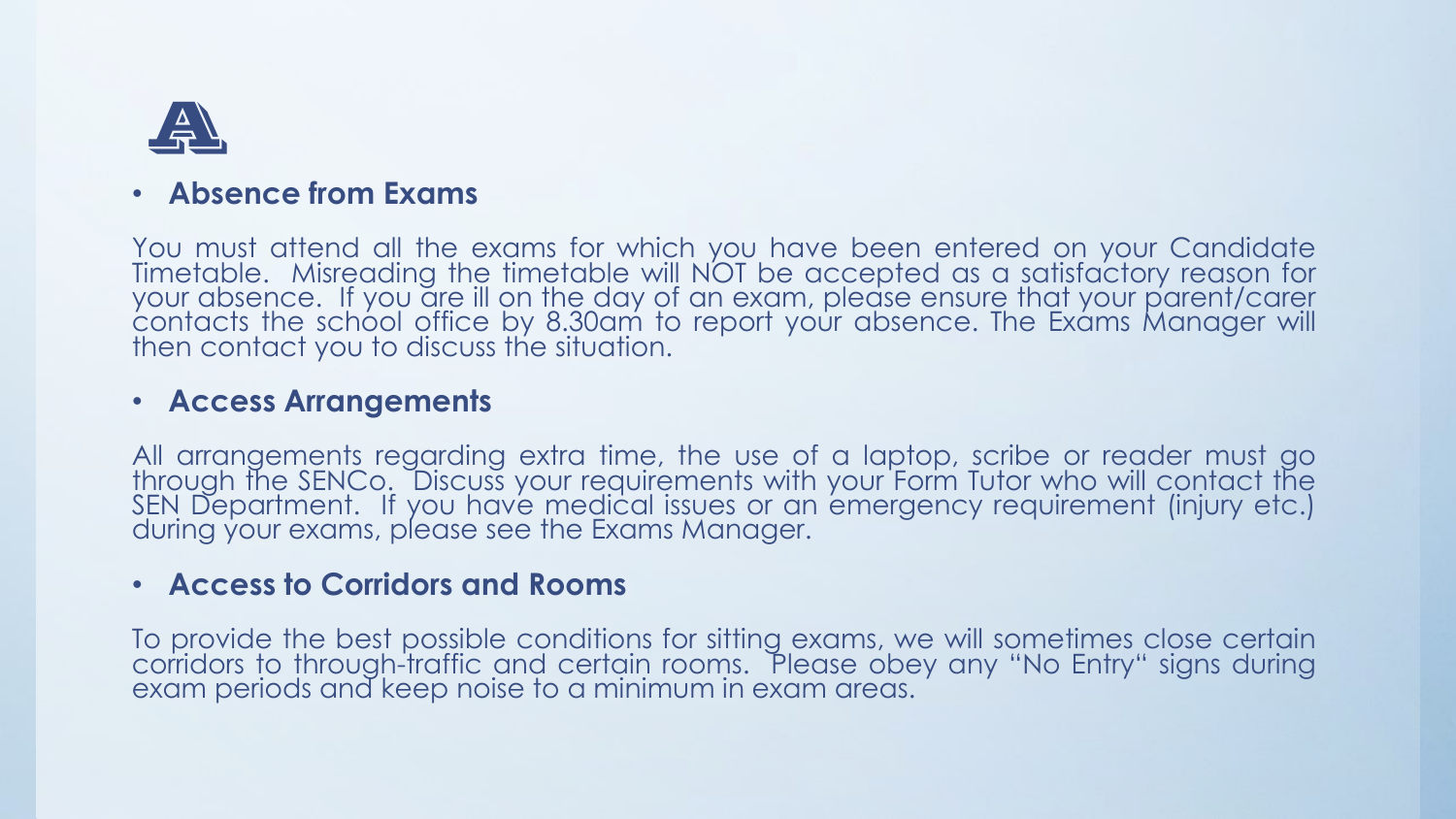

#### • **Bags and Notes**

Bags and notes cannot be taken with you to your examination desk, they must be left at the back or the side of the exam room as instructed by the invigilators. Please do not block fire exits with your belongings.

#### • **Behaviour**

You must be silent in the exam room, including times when you come in and go out. Once you have entered an exam room, you are not allowed to leave unescorted until the end of the exam, and only then when you are given permission to do so. You will not be allowed to leave an exam early even if you have finished, as this disturbs other candidates. Any talking, misbehaving or distracting other students during an exam will be immediately reported to the Exams Manager who may disqualify you from that exam.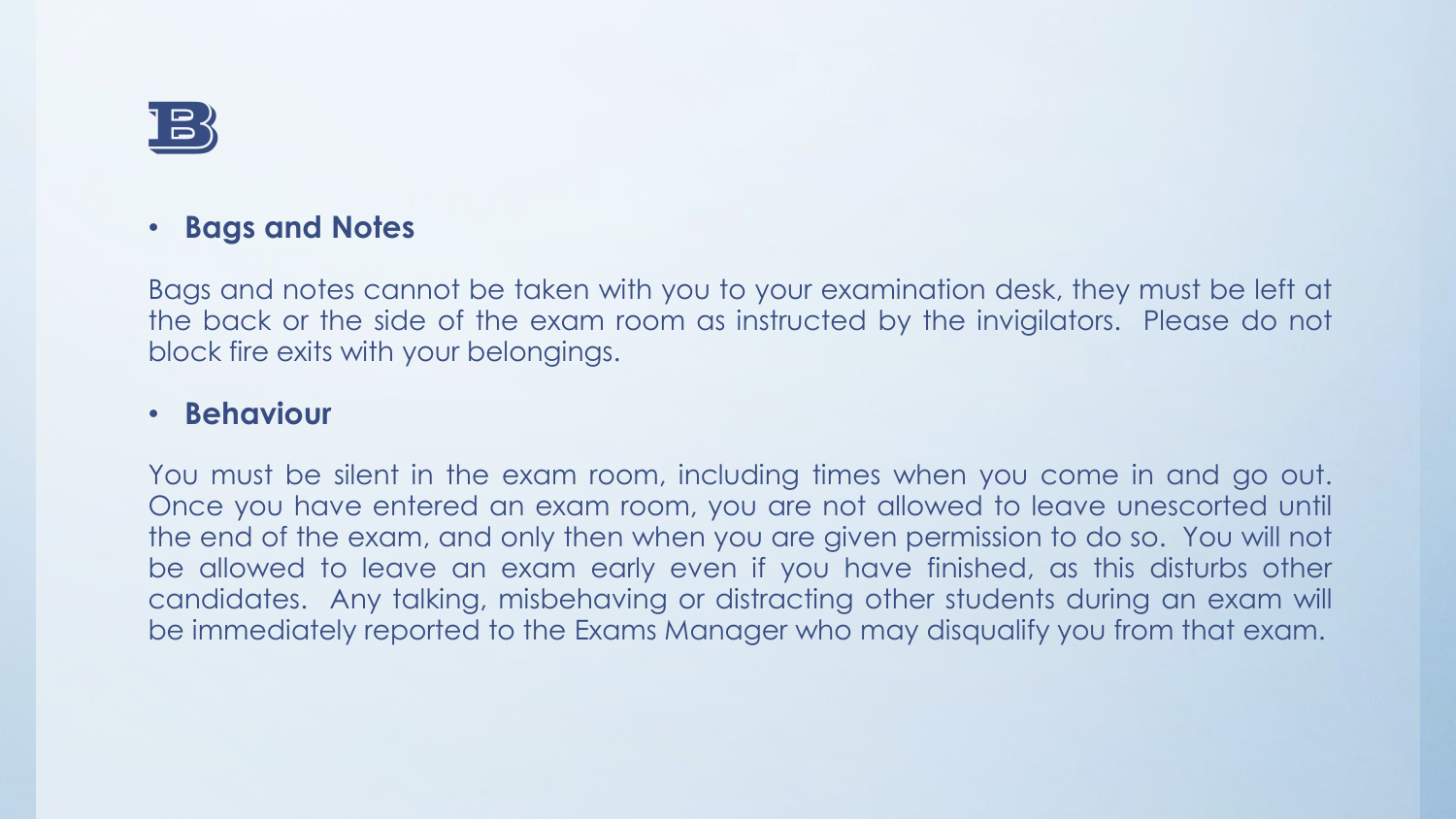

#### • **Calculators**

Calculators may be used in some exams; your subject teacher will tell you if you are allowed to take it in with you. Calculators are prohibited if they offer the following facilities: language translators, algébra manipulation, internet access, data banks or dictionaries. Calculators must be in "exams mode" and the power supply is YOUR responsibility. The Exams Manager will only allow you to borrow a calculator if yours fails during the exam. Please remove all calculator cases before you enter the exam room.

#### • **Clashes**

If you have an exam clash involving different subjects, please come and see the Exams Manager as soon as possible to resolve the situation. You may need to go into isolation between exams and will therefore need to bring a packed lunch with you. For A level candidates the maximum amount of total exam time that is recommended is 6 hours in one day, for GCSE candidates this is 5 ½ hours – and you must be scheduled to sit 3 or more exams in that day. An overnight supervision order may be required.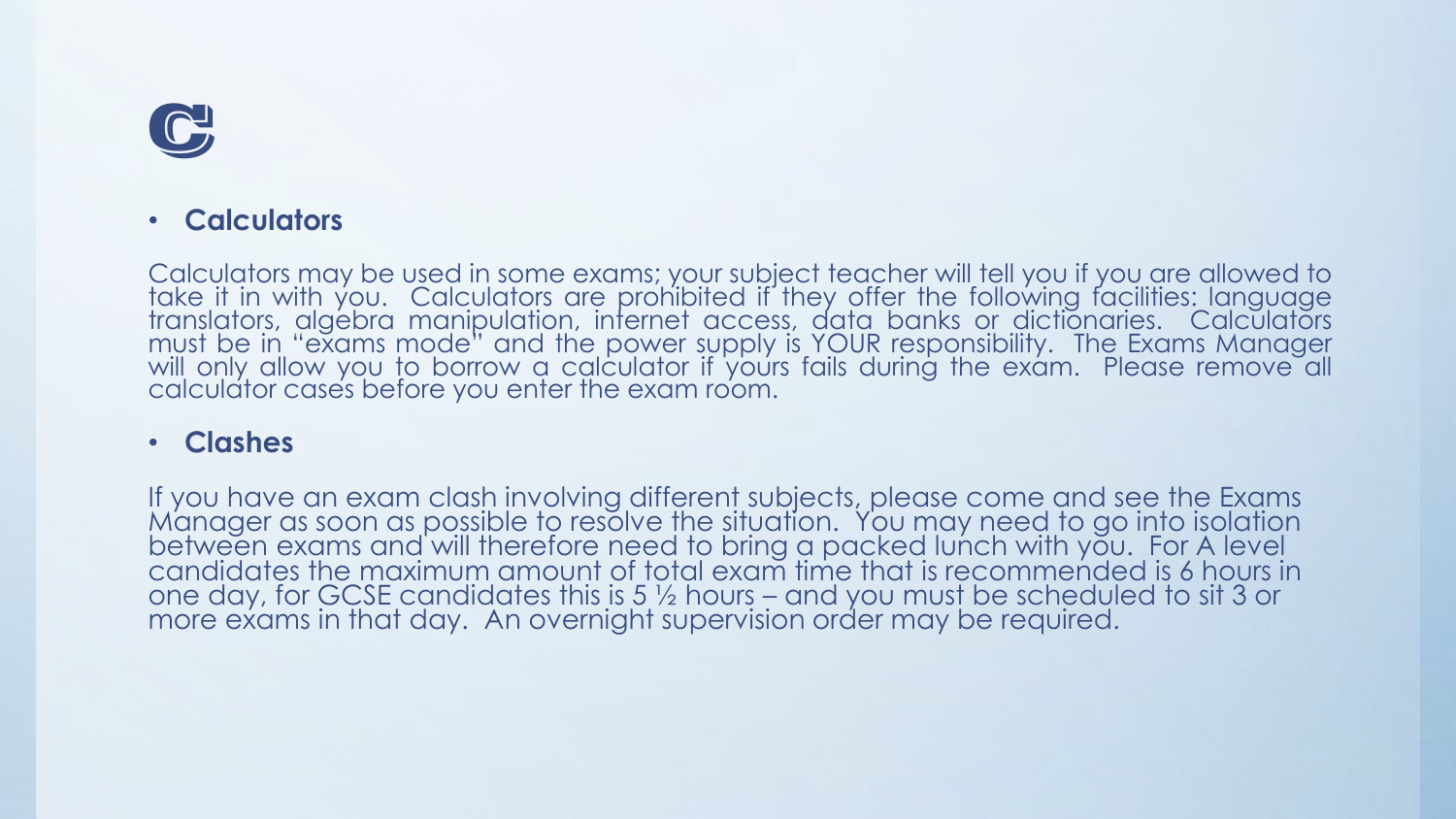#### • **Cheating**

Candidates caught cheating in exams, including being in possession of or using a mobile phone, mp3 player, ipod, smart watch, unauthorised aid or notes, and also copying from or communicating with other candidates, will be reported to the Exams Manager immediately. The awarding body will then be informed and you will be disqualified from the exam.

#### • **Centre & Candidate Numbers**

Your centre is Wood Green School – we have been approved by the awarding bodies to offer qualifications, enter students and conduct the exams. Our centre number is **62247** - you will need to write this on all your exam papers. Your candidate number is 4 digits and is unique to you, it is listed on your Candidate Timetable. You will need to remember this number and write it on all your exam papers.



#### • **Daily Times**

The seating plans for each day of an exam season will go up on the notice board in the Restaurant. They list all the exams taking place that day, their time, location and the students who have been entered.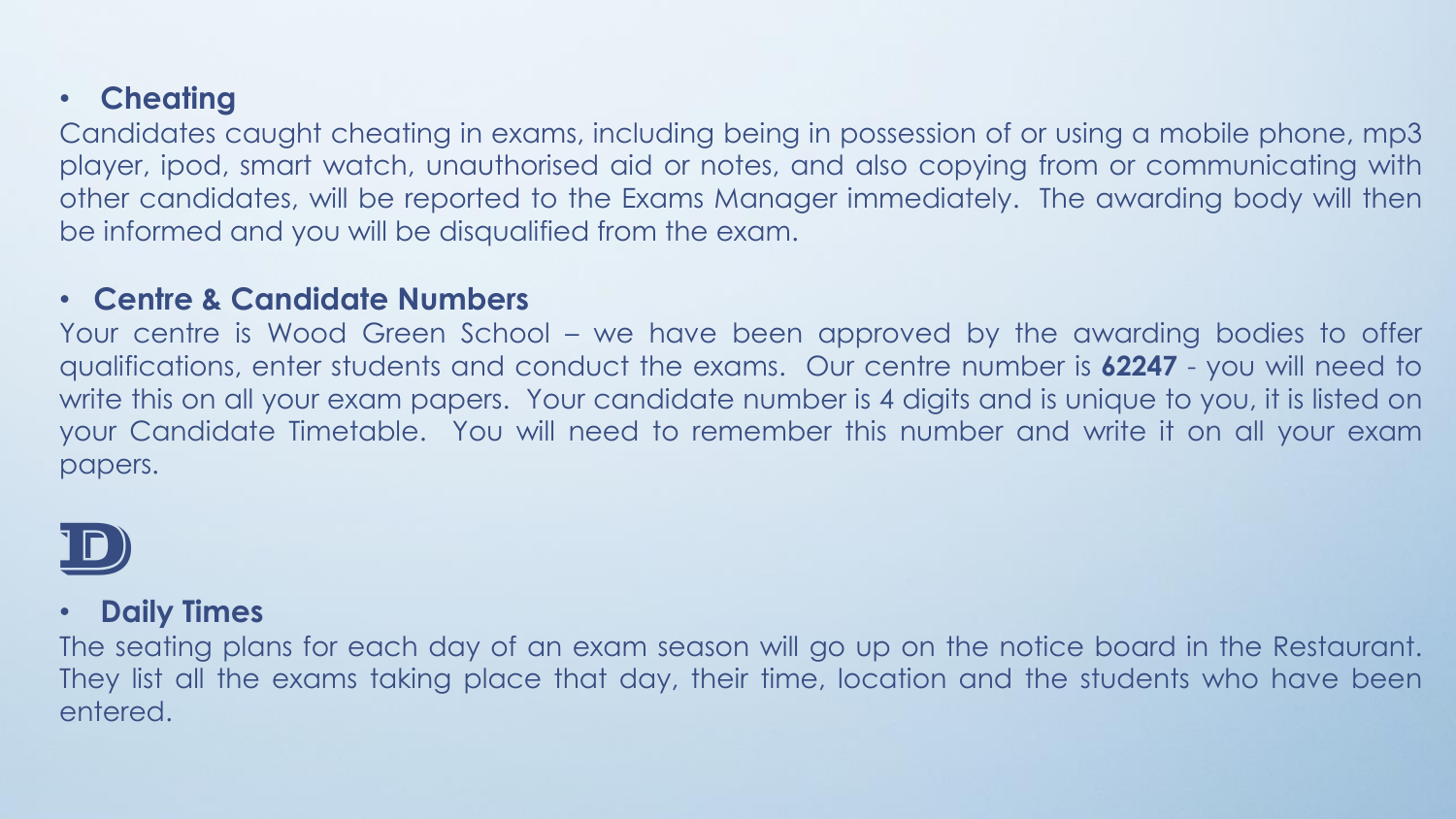

#### • **End of the Exam**

The invigilators will collect your exam papers before you leave the exam room. You must remain silent. You must not take any of the exam materials or question papers with you.

#### • **Exam Dates**

The formal examination dates are set by the awarding bodies and not by the school – these dates therefore cannot be changed. Exam timetables are set by the awarding bodies well in advance, and can be found on their websites. Appointments, sporting events, auditions, special occasions will not be accepted by the awarding bodies as a reason for a candidate not attending their exam.

#### • **Exams Office**

The Exams Office is open most days 9.30am – 2.30pm and is located opposite the LRC. We will be happy to help with any queries that you have during this time.

#### • **Examinations Regulations**

It is your responsibility to familiarise yourself with the exams rules and regulations that are on display on the Exams Notice Board, and will be sent to students and parents as part of the Exams Handbook. These rules and regulations are in line with those issued by the awarding bodies.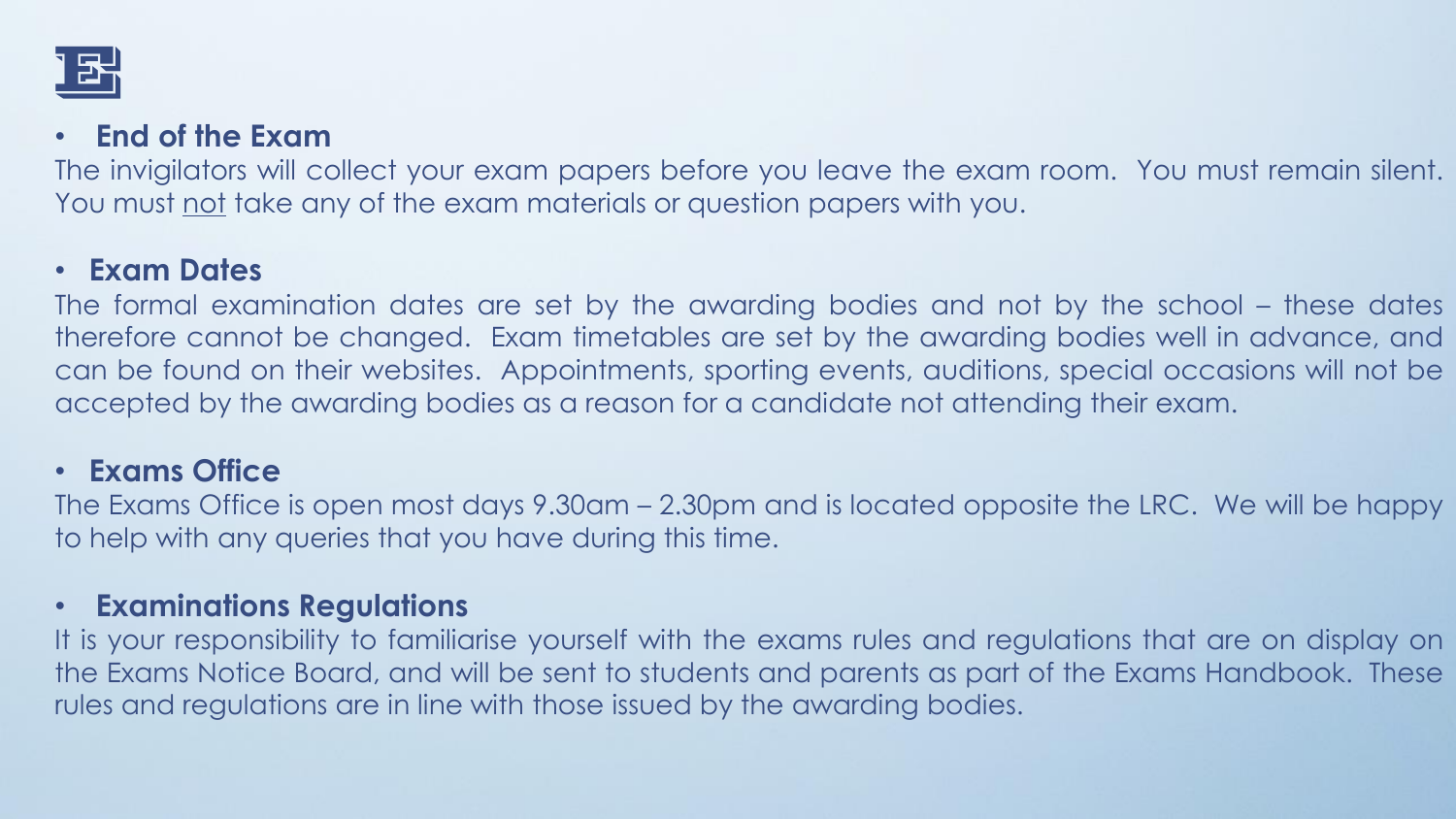

#### • **Food and Drink**

Food is not allowed into an exam room unless special permission has been given by the Exams Manager. If you are diabetic and think you may need to have food with you during an exam, please obtain permission before you enter the exam room. You are allowed to take a bottle of water **ONLY** into the exam – this must be in a plain, clear bottle with no label and with a sports-style top. No other type of drink or bottle will be permitted and may be taken from you by the invigilators.



#### • **Good practice**

Have a good breakfast at home before you come to school for exams, and remember to bring enough money for lunch or a packed lunch if you have afternoon exams. Your brain cannot work properly if your blood sugars are low! Biscuits are not brain food!



#### • **Exams Handbook**

Around Easter each academic year, the Exams Handbook will be emailed out to all students, their parents and carers. This handbook contains all the information you will need pertaining to your exams and any issues you may have. Please make sure you read through this document carefully. If you need further assistance, please contact the Exams Office.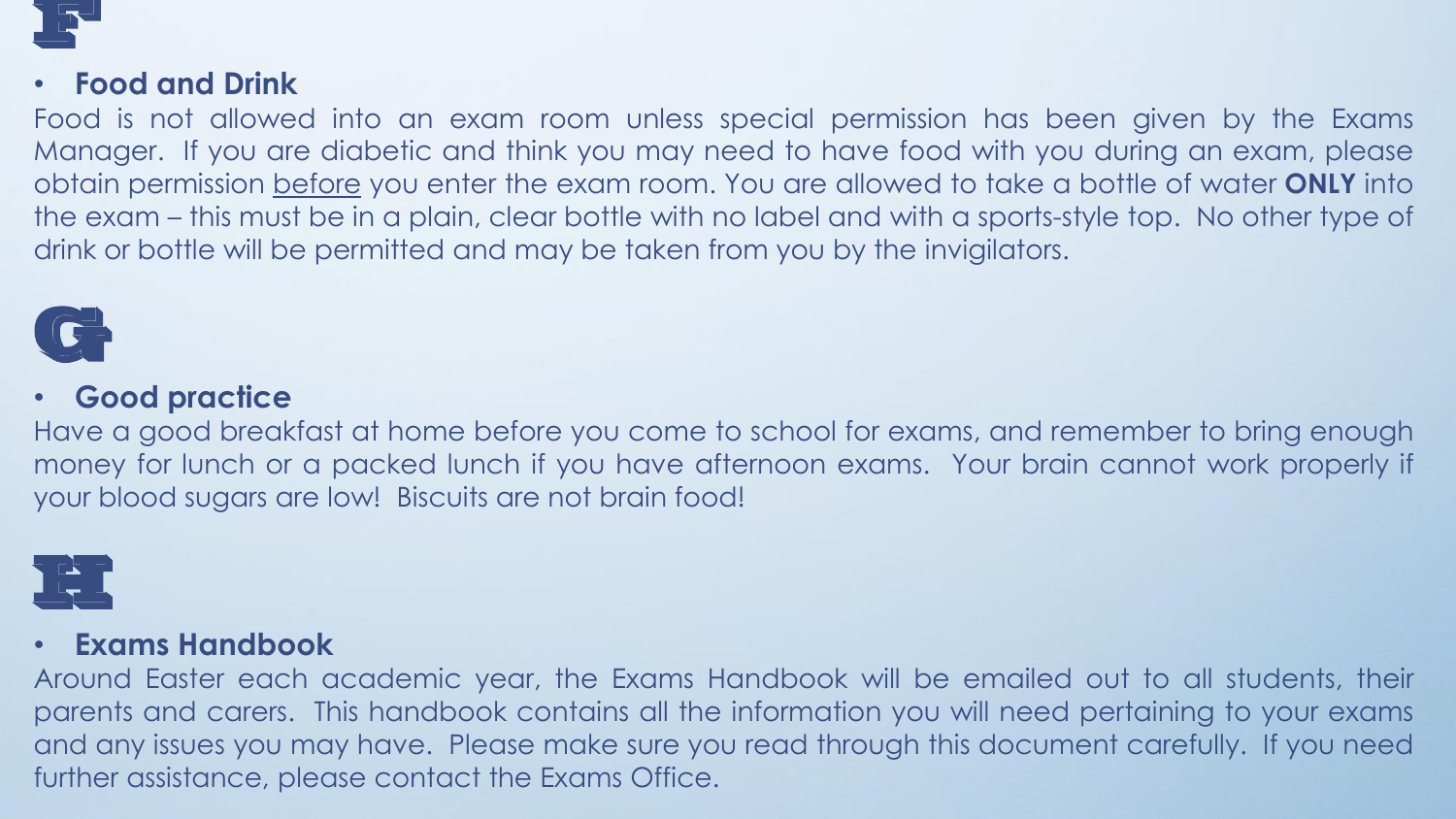

#### • **Invigilators**

Invigilators are employed by the school to watche over candidates in an exam, to ensure the rules and regulations are met, and to help students with any problems. You must follow all instructions given to you by an invigilator. Please raise your hand for an invigilator if you have a problem during an exam.

# L

#### • **Late Arrivals**

Students who arrive late to an exam by a few minutes will be allowed to sit their paper but will have to sign a late entry form. Anyone who arrives 30 minutes or more late must see the Exams Manager before entering the exam room. Be warned that if you are late for a formal exam, the awarding bodies may not accept your exam script. Please contact the School Office if you think you will be late to an exam.

#### • **Location of Exams**

The location of your exams will be listed on your Candidate Timetable and on the seating plans on the board in the Restaurant. Sitting exams in a room on your own is an exam access arrangement that can only be permitted by the Exams Manager, and only in very specific circumstances. Please allow enough time to get to your exam room, and ensure that you sit in the **correct seat** or you may be reported as absent.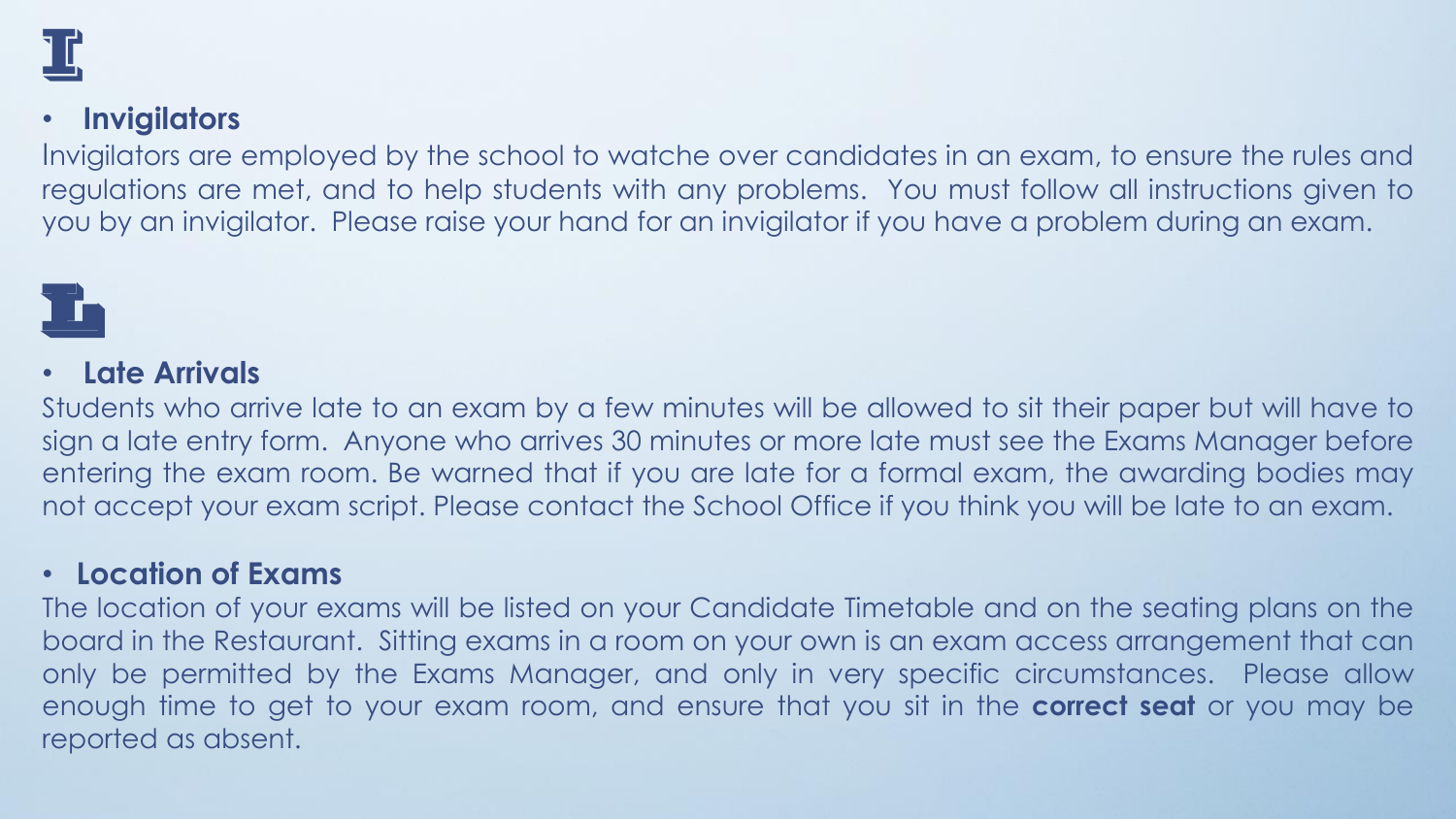

### • **Malpractice**

Malpractice is any action that is a breach of the JCQ regulations, or which compromises the integrity of a qualification or exam. It can occur in the course of an exam, non exam assessment, or creating of portfolios. Any incident of suspected malpractice MUST be reported to the Exams Manager.

#### • **Mobiles**

Mobile telephones, mp3 players, ipods, tablets, smart watches or any other electronic devices are **NOT** allowed with candidates in the exam room. Any student caught in possession of these items may be disqualified from their paper. All such items should be turned off (NOT put on vibrate)and left in your bags.



#### • **Overnight Supervision**

An overnight supervision order will be required if you have exams totalling more than 6 hours in one day if you are an AS/A2 student, or more than 5 ½ hours if you are a GCSE student. One of your exam papers will be scheduled to be sat the next day. Your parents/carers will have to sign the order to state that they will collect you from the Exams Manager and deliver you back the following morning – you must not take public transport. Neither are you allowed any access to the internet or social media for the time you are at home – no television, mobiles, telephones, tablets or ipods. This form will be sent to the awarding body who may scrutinise your exam paper for any indication of cheating.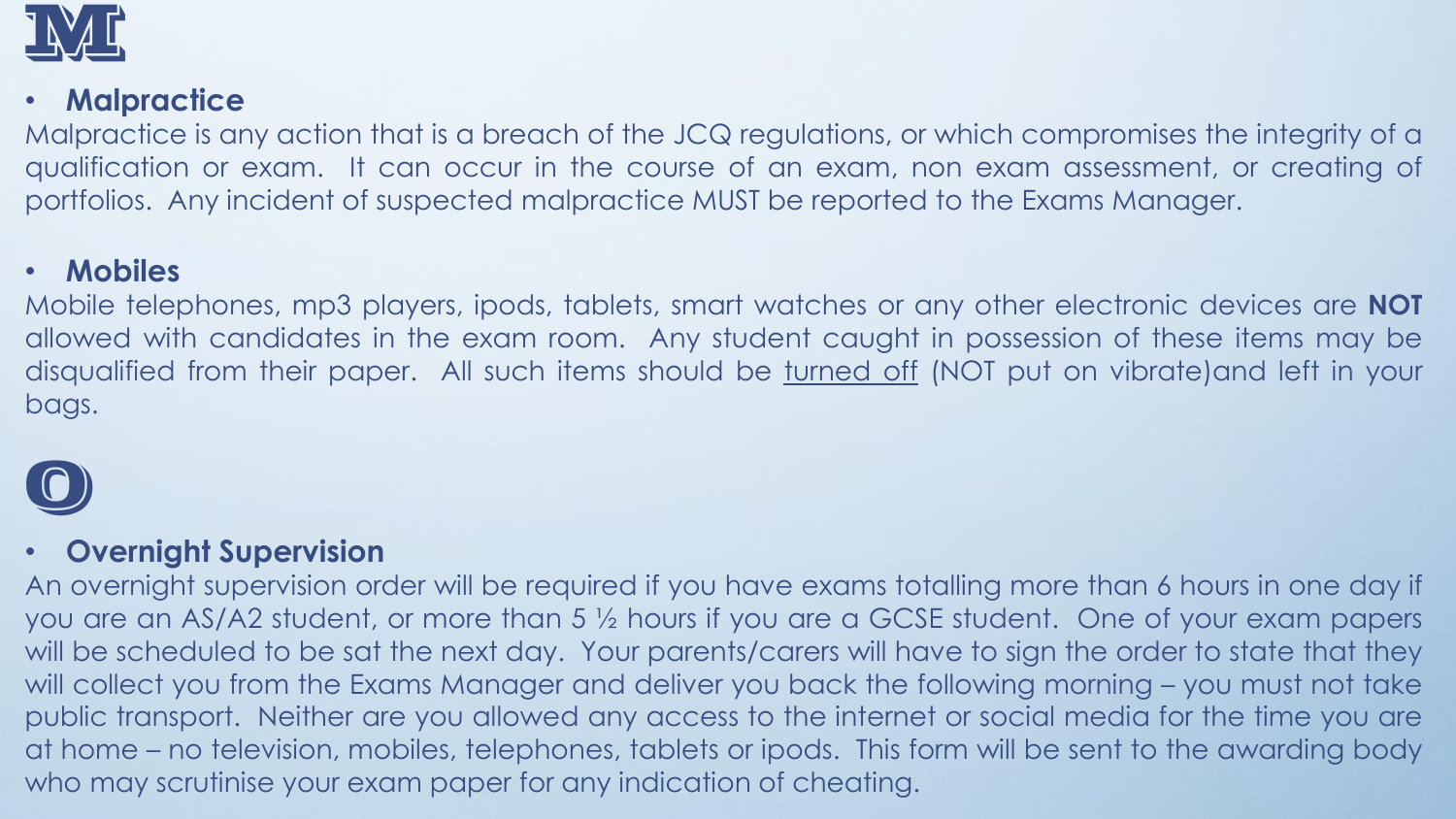

# • **Preparation**

You are expected to come fully prepared to your exams with all the equipment you may need. The Exams Manager has very limited supplies of items, so you may have to go without if you forget yours. Resources sell an Exams Pack for about £3 that contains everything you will need to sit your exams.

#### • **Prohibited Materials**

The following items must not be brought into the exams room: books (unless set texts for a specific exam), notes or any other printed material, calculator cases, mobile phones or any other electronic device, pencil cases (transparent cases or sandwich bags are the only substitute).



#### • **Quarantine**

If you have a clash situation with your exams, your timetable will be issued with a red clash notice - please pay particular attention to this sheet as it details your changed arrangements. One of your papers will be scheduled to be sat earlier/later in the same day, but you will be required to go into supervised isolation in between, where you will have no contact with any other students. You must bring a packed lunch with you, and you must hand your mobile phone to the Exams Manager until the end of the day. You will be allowed to revise your next subject whilst in isolation.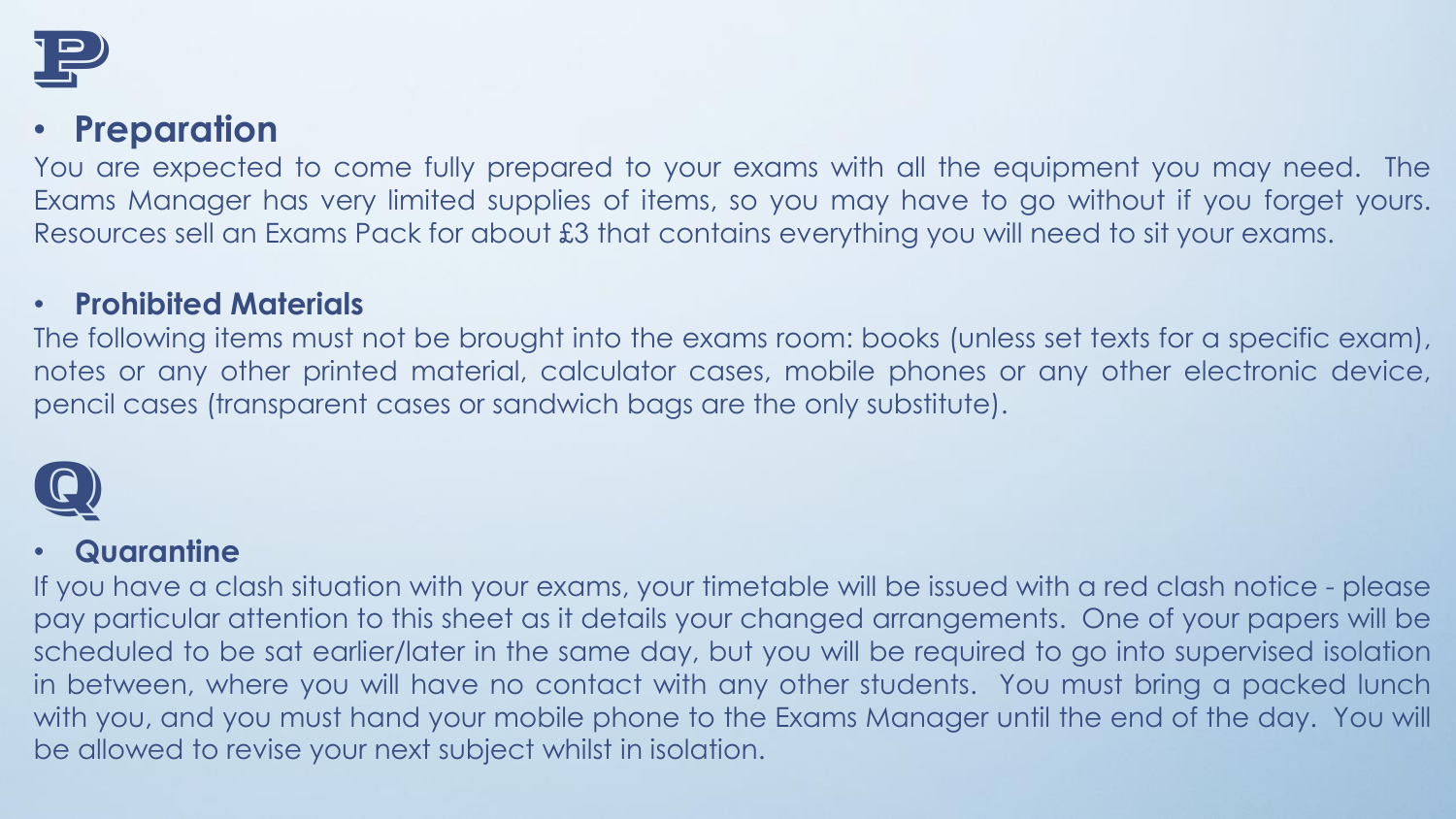

#### • **Re-view of Marking**

The awarding bodies offer the option of having the marking of an exam script reviewed, if you or your teacher are unhappy with your grade. There is a choice of 3 different types of re-marks: clerical check, full re-view of marking, priority review of marking. The window of opportunity for re-marks to be requested is very limited, therefore any student considering this should come to the Advice Clinic run by the Exams Manager the day after their results are released. Details of Advice Clinics will be published on the school website.

#### • **Re-sits**

There will be a limited opportunity to re-sit GCSE & A2 papers for any student who has not achieved their desired grade, during the following Summer season, or in the following November for Maths and English GCSE students. A form will need to be completed detailing the exam you would like to re-sit - these will be available in December for June exams, and in September for November exams, from the Main Office, the Exams Office or Sixth Form. Students will need to cover the cost of their exam entry, unless agreed in advance with a teacher, and fees must be paid to Finance before your entry will be accepted. You must be prepared to study for your re-sit independently.

#### • **Results**

The dates for Results Days in August each year for GCSE and A level students are posted on the school website well in advance. Results can be collected at the specified time from the restaurant. If you wish to have your results posted to you, please provide the Exams Manager with a stamped addressed envelope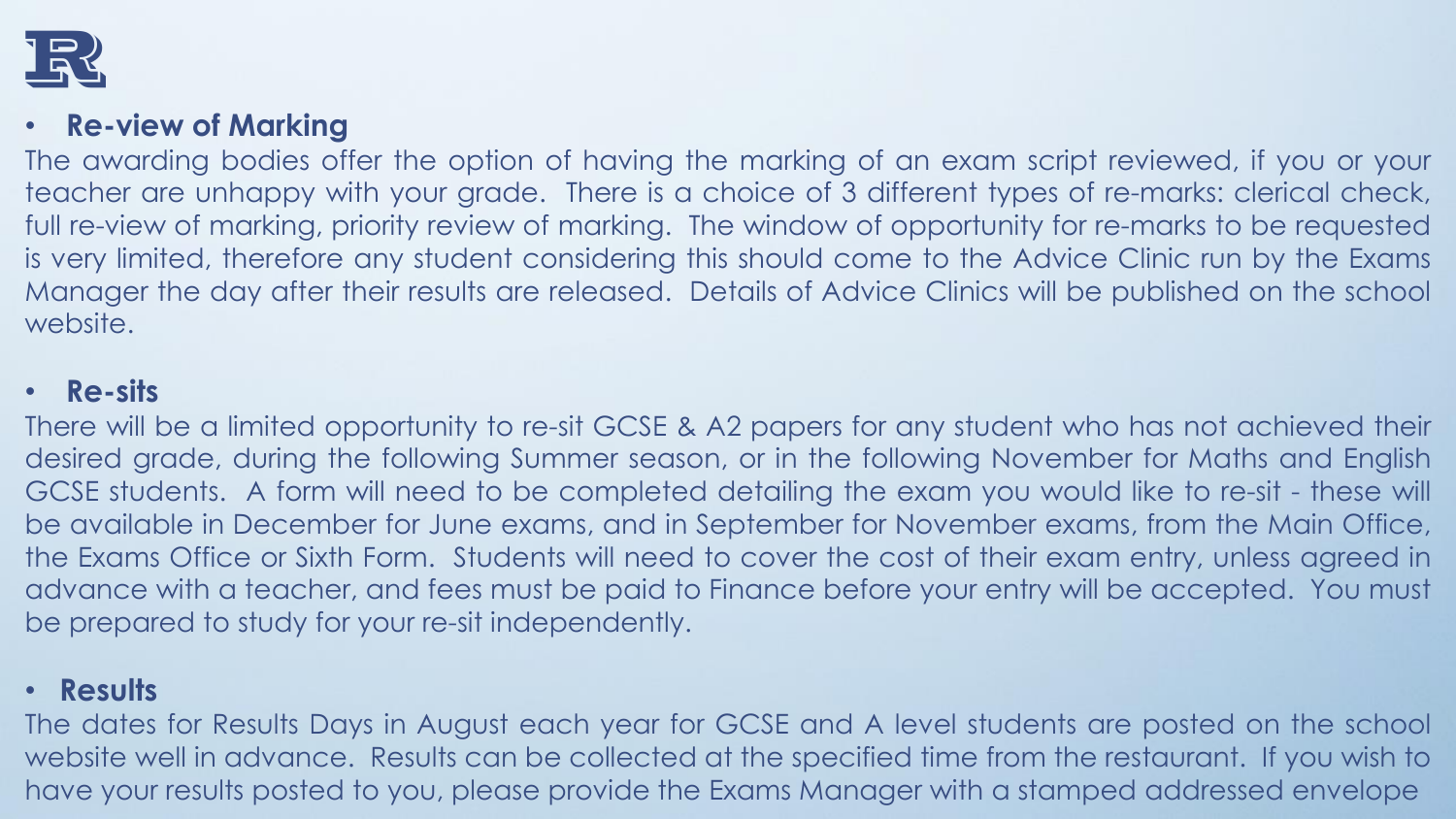• by the end of the Summer term. If you wish someone else to collect your results for you on Results Day then you MUST give the Exams Manager a written signed letter stating who will be collecting on your behalf, and that person must bring I.D. with them on the day. Results can now be emailed out to students on Results Day, but only if the Exams Manager has received a completed form requesting this before the end of the exam season. The form is available as part of the Exams Handbook.



# • **Scripts**

You can ask for a copy of your exam script to be sent back to you from the Exam Board, for a small fee, by filling in the relevant form at the Advice Clinic run the day after each Results Day.

#### • **Seating Plans**

Seating plans for each location are produced on a daily basis for an exam season, and put up on the board in the restaurant. If you are unsure of your seat for an exam, please check here before entering the exam room.

#### • **Special Consideration**

The awarding bodies will not apply special consideration for anything other than serious reasons. Special consideration can only be applied for if a significant event or illness has affected your performance on the day of the exam – and you can provide appropriate evidence. Please speak to the Exams Manager immediately if you feel you may have been affected by circumstances beyond your control.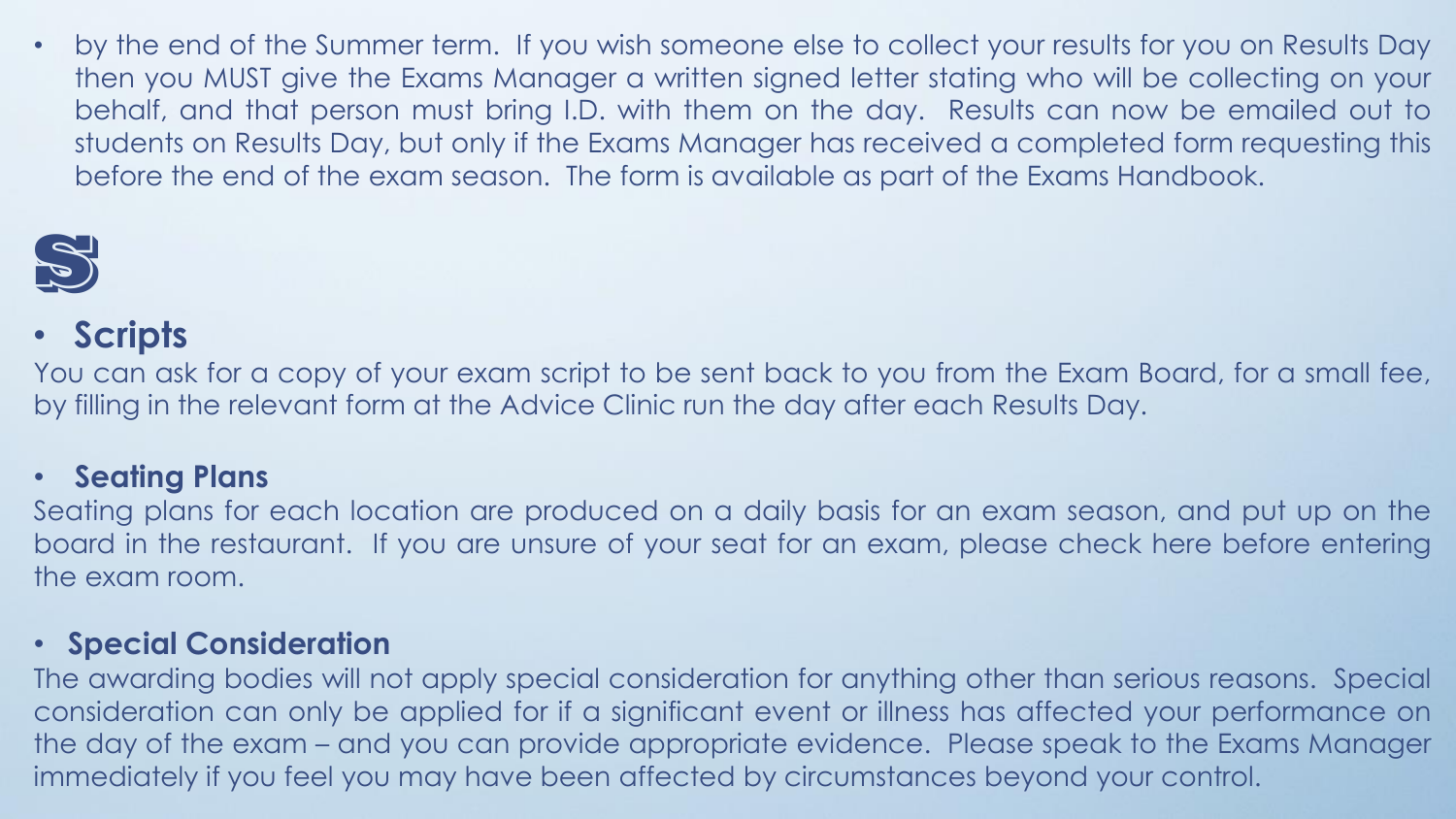#### • **Statements of Entry**

You will be provided with a Statement of Entry well in advance of your formal exams in May/June. This sheet will state each exam that you have been entered for in a particular season. You must check through this carefully to ensure all the entries are correct and that nothing is missing. Please see the Exams Manager immediately if you are concerned about your Statement of Entry.

#### • **Stationery**

Please remember that you should use a **black** pen (ink or biro) only to write your exams, an HB pencil is permitted for drawing diagrams. Please do not use blue ink or biro or gel pen, as your writing may not scan properly – and you could lose marks as a result! Under no circumstances are you allowed to use correcting fluid. Resources sell an exam pack for about £3 that contains all you will need to sit exams.

#### • **Study Leave**

Study leave will now only be allowed after the May half term holiday. A letter will be sent home to each student who is due to sit exams in May/June explaining what is expected of students in terms of attendance during exams.



#### • **Times**

Unless otherwise stated on your timetable, all morning exams at Wood Green will start at 9am and all afternoon exams will start at 1pm. Trial exams follow the normal school timetable.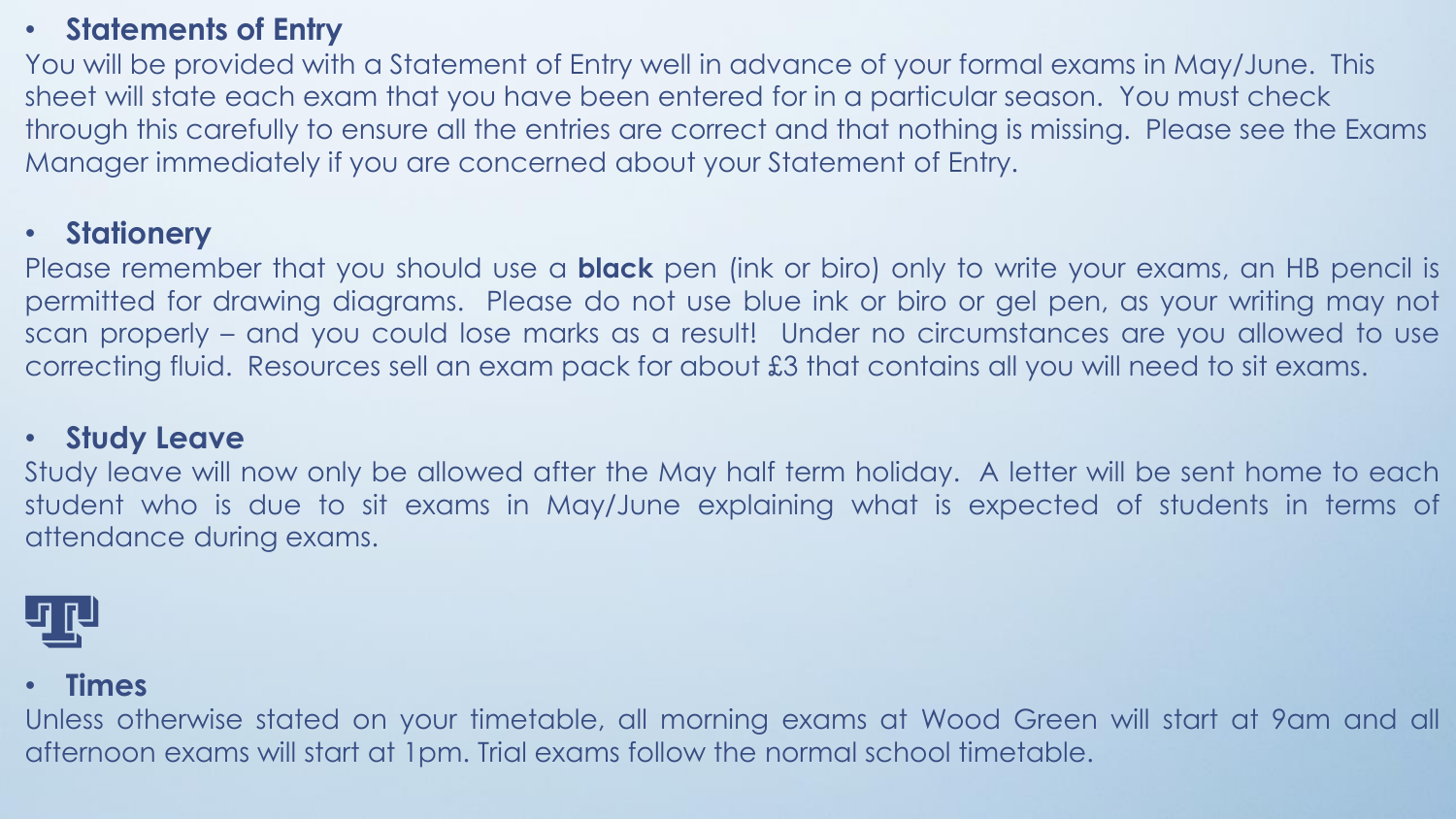#### • **Timetables**

For each mock and formal exam season students will be issued with an Individual Candidate Timetable that details the date, time, location and exam paper that they are due to sit. You are responsible for checking your exam timetable – misreading times/dates will not be accepted as an excuse for absence. If you have any queries about your timetable, see the Exams Manager immediately.



#### • **UCI Number**

This is a "Unique Candidate Identifier" and is a 12 digit number followed by a letter, that is assigned to you when you first take a formal exam. This number then "follows" you if you move schools, so that any exams you take can be banked under your name by the awarding bodies.

#### • **University Tests**

Many universities now require you to take an admissions test as well as having A levels if you are applying to study certain courses i.e. medicine, modern languages, physics. These tests can be run at Wood Green and will be in October/November each year. Check on the UCAS website to see if you need to sit an admissions test, and then come to see the Exams Manager to collect an application form in September.